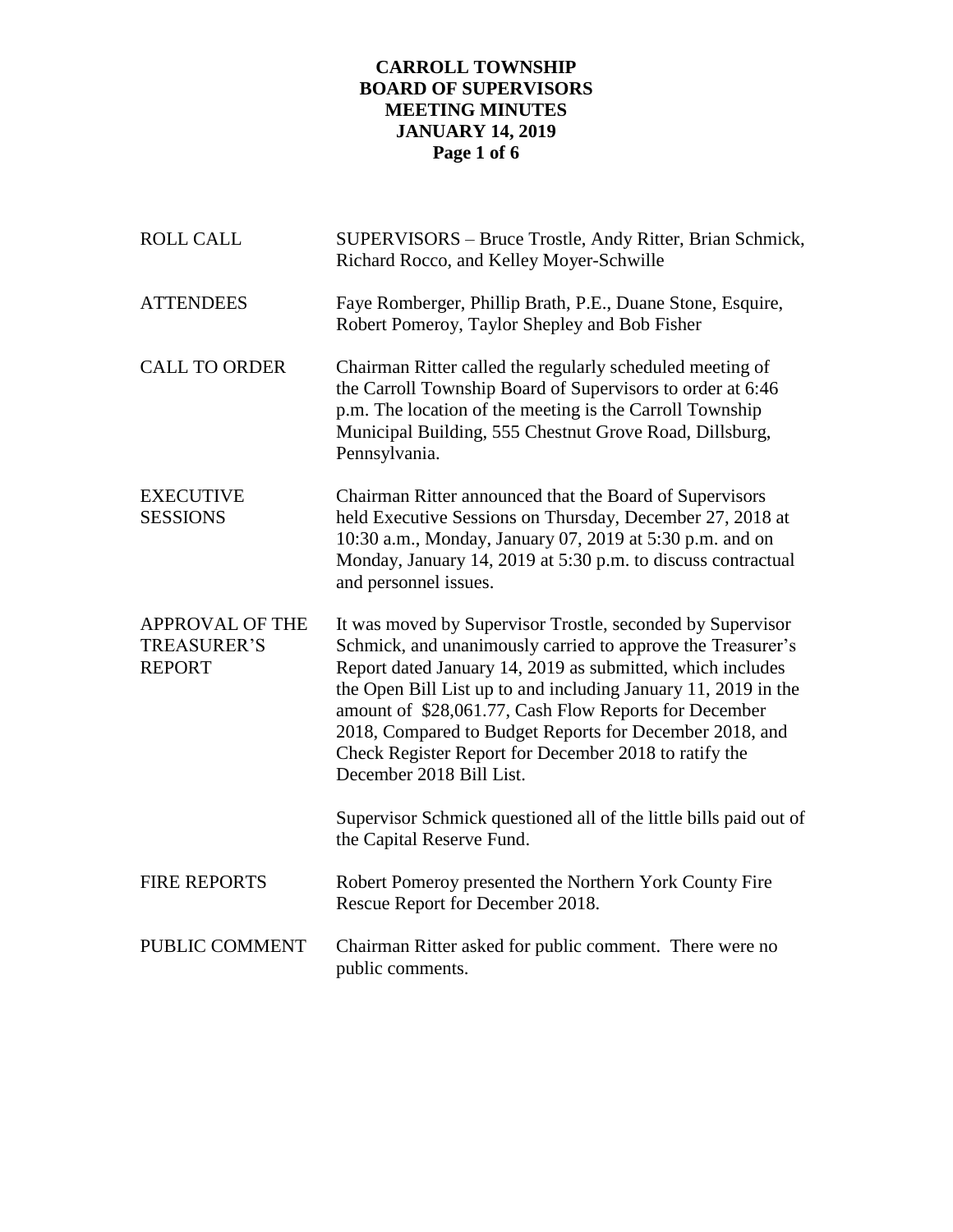# **CARROLL TOWNSHIP BOARD OF SUPERVISORS MEETING MINUTES JANUARY 14, 2019 Page 2 of 6**

FINAL PLANS FOR It was moved by Supervisor Schmick, seconded by Supervisor 190 ORE BANK Trostle, and carried to grant the following waiver request for ROAD GOMER L. the Final Subdivision Plan for 190 Ore Bank Road - Gomer AND SANDRA M. L. Stephenson, III and Sandra M. Stephenson as per Phillip STEPHENSON Brath's Comment Letter dated January 3, 2019 except waiver request number 9 the deferred note to be added to the plan was removed on the sidewalks:

### **III. Waivers Requested**

- 1. Preliminary Plan Submission is required per Article V.
- 2. Provide Stormwater Management Plan per Stormwater Management Ordinance. (Section 502.e/602.j)
- 3. Provide Jurisdictional Determination of Wetlands. (Section 502.h)
- 4. Provide Woodland Evaluation Report. (Section 502.k)
- 5. Provide a Traffic Impact Study per Section 714. (Section 502.c/602.k)
- 6. Provide a Site Context map. (Section 601.d(1))
- 7. Provide existing Resources and Site Analysis Plan. (Section 501.c.(2))
- 8. Provide Resource Impact and Conservation Plan. (Section 501.c.(3))
- 9. Sidewalks are required along all existing street frontages. (Section 708.d).

Supervisor Moyer-Schwille voted no because she is concerned about the number of driveways coming out onto Ore Bank Road.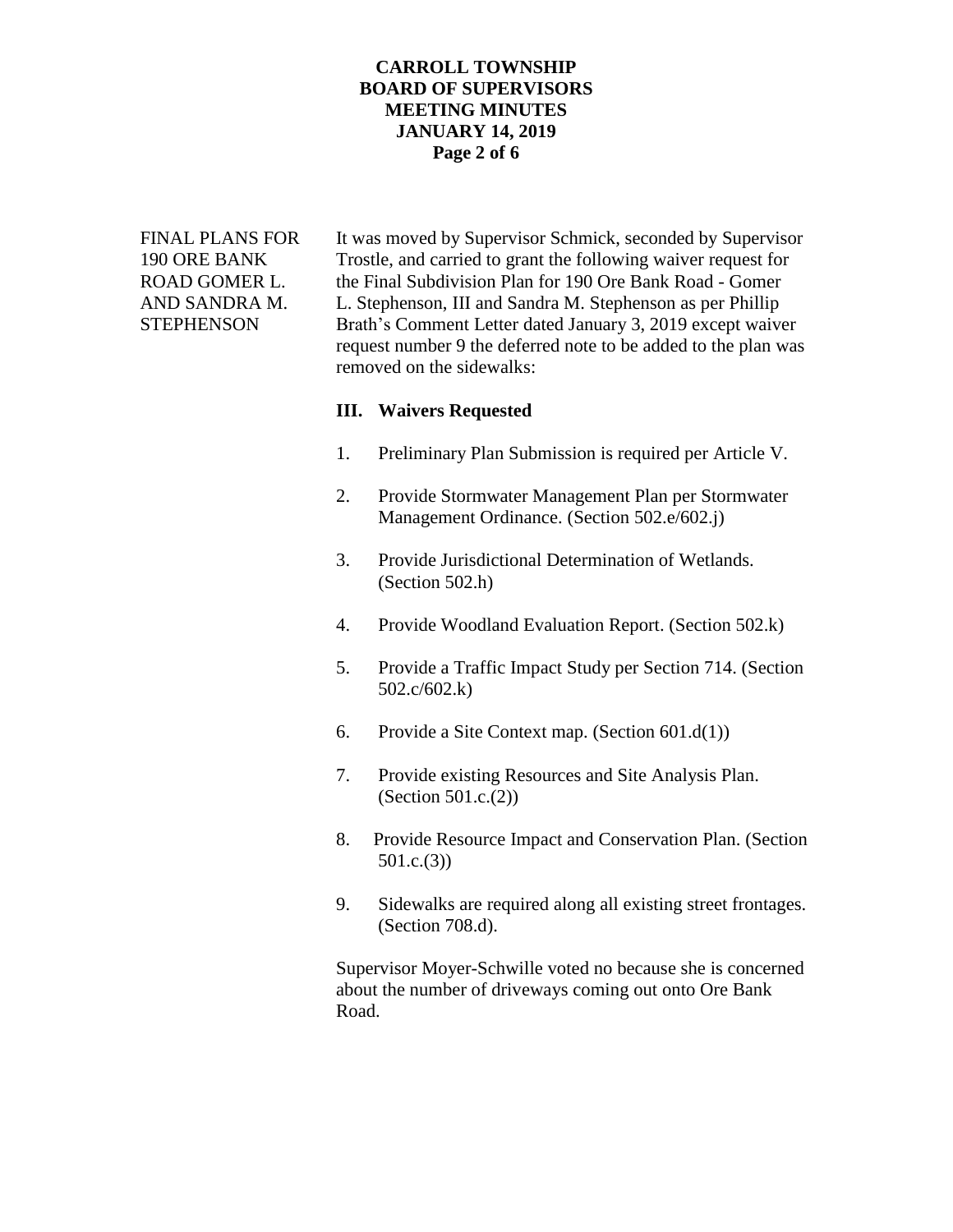# **CARROLL TOWNSHIP BOARD OF SUPERVISORS MEETING MINUTES JANUARY 14, 2019 Page 3 of 6**

FINAL PLANS FOR It was moved by Supervisor Trostle, seconded by Supervisor 190 ORE BANK Schmick, and carried to conditionally approve the Final ROAD GOMER L. Subdivision Plan for 190 Ore Bank Road – Gomer L. AND SANDRA M. Stephenson, III and Sandra M Stephenson contingent upon STEPHENSON addressing all of the following comments in Phillip Brath's CONTINUES Comment Letter dated January 3, 2019:

#### **II. Subdivision (Ordinance No. 84-1989 as amended)**

- 1. All certificates must be signed and sealed, and dated after last submission revision date. (Section 501.b.(6))
- 2. The Owners must sign the plan (Section 501.b. (8)) and dated after last plan revision.
- 3. Include applicable Deed Restrictions imposed on property on the plan. (Section  $501.c.(4)(x)/601.d.5)$ )
- 4. A Planning Module for Subdivision shall be approved prior to final plan approval (Section 502.a.1)
- 5. PA DEP number referencing the Planning Revision Module shall be included on the plans. (Section 601.e. (5))
- 6. Provide monuments and markers according to Section 707. Proposed monuments and or iron pins at lot corners shall be depicted on the plan and installed or bonded prior to recording the Plan. (Section 601.f.(d))
- 7. Provide recreation land or fee in lieu of per Section 706.
- 8. Provide financial surety for public improvements based upon a certified estimate and in a form agreed to by the Township, prior to recording the Plan. (Section 1301)
- 9. Provide widening for Ore Bank Road. (Section 703.b(3)) (Collectors require 18' cartway from centerline Section 703 Table 1.) The applicant has offered to provide a fee in lieu of improvement of \$13,377.00.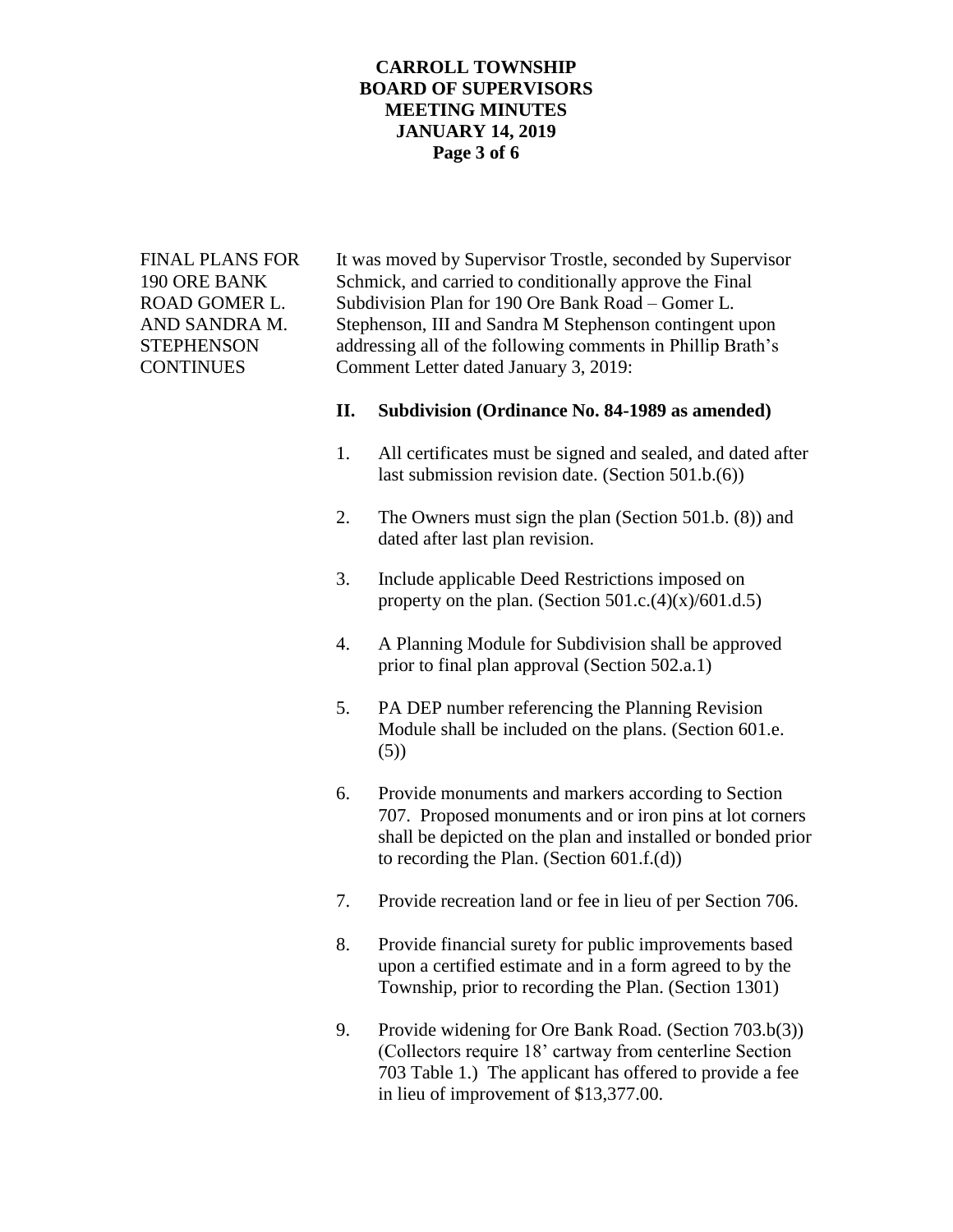# **CARROLL TOWNSHIP BOARD OF SUPERVISORS MEETING MINUTES JANUARY 14, 2019 Page 4 of 6**

**STEPHENSON** 

FINAL PLANS FOR 10. Curbs shall be constructed along all existing street 190 ORE BANK frontages that are contiguous to the development. ROAD GOMER L. (Section 708.e) The applicant has offered to provide a AND SANDRA M. fee in lieu of improvement of \$5,225.00.

### CONTINUES **IV. General Recommendations**

- 1. All fees must be paid prior to plan recording.
- 2. Final action by Board of Supervisors on waivers requested must be noted on plan prior to plans recording.

Supervisor Moyer-Schwille voted no because she is concerned about the number of driveways coming out onto Ore Bank Road.

FINAL It was moved by Supervisor Trostle, seconded by Supervisor PLANS FOR Moyer-Schwille, and unanimously carried to table and WINDY HEIGHTS accept the time extension for the review of the Final PHASE III Subdivision Plan for Project Entitled "The New Windy Heights TIME EXTENSION (Phase III) on Property owned by Old York Homes One Limited and Situated in Carroll Township, York County, PA until February 27, 2019.

NORTHSIDE COURT It was moved by Supervisor Schmick, seconded by Supervisor IRREVOCABLE Moyer-Schwille, and unanimously carried to release ACNB LETTER OF CREDIT Bank Irrevocable Letter of Credit No. 606-062 for Northside NO. 606-062 Court improvements – Harry H. Fox, Jr. in the amount of RELEASED AND \$8,095.00 and replaced it with cash in the amount of \$8,095.00 REPLACED WITH plus a 10% increase for 2018 of \$809.50 totaling \$8,904.50 to CASH be deposited into an interest bearing account.

SOLICITOR Solicitor Stone stated that he is still working on the Police COMMENTS Contract, Non Union Employee Manual, and amendments to the Sign and Adult Use Ordinances.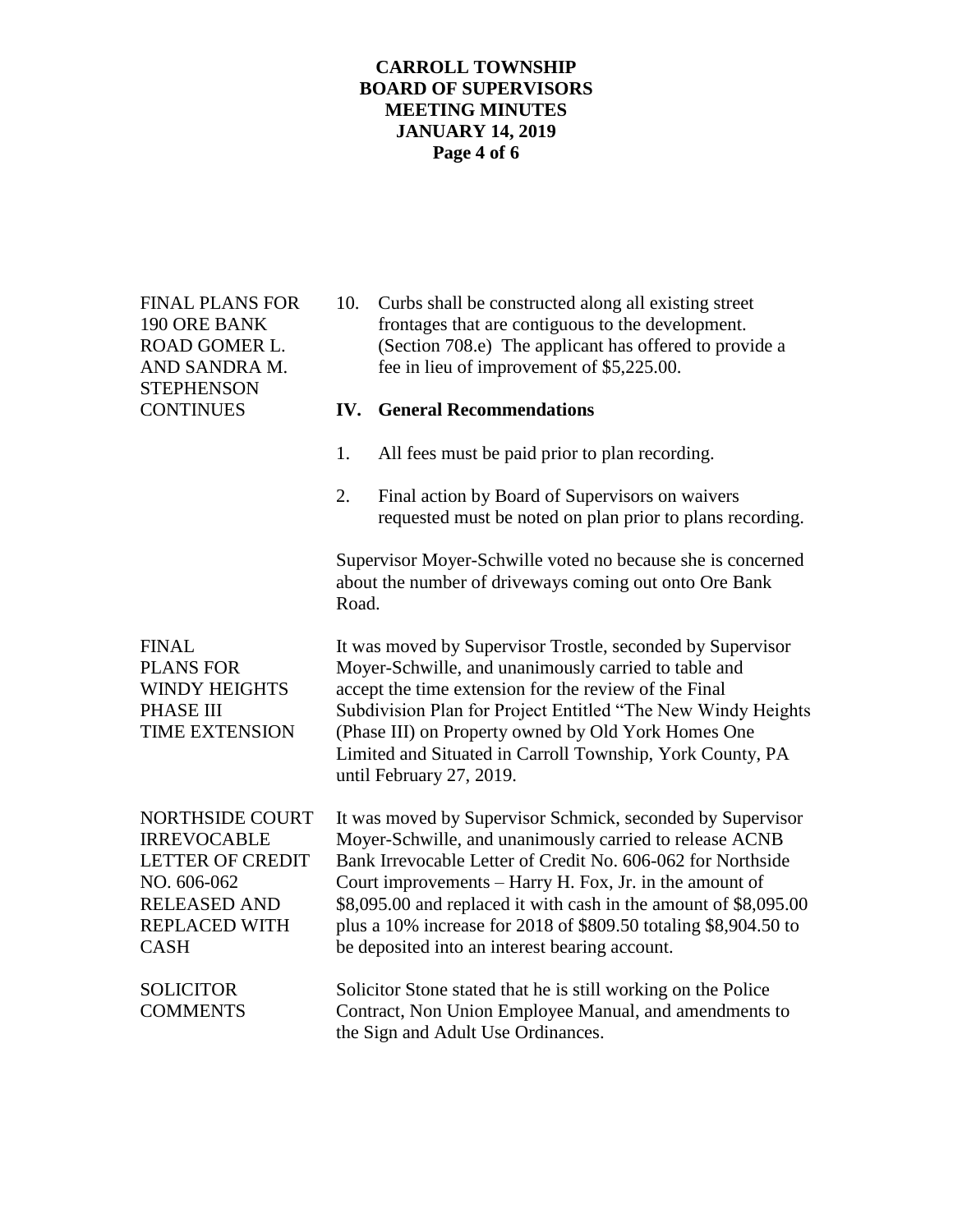## **CARROLL TOWNSHIP BOARD OF SUPERVISORS MEETING MINUTES JANUARY 14, 2019 Page 5 of 6**

RESOLUTION It was moved by Chairman Ritter, seconded by Supervisor 2019-07 Moyer-Schwille, and carried to adopt Resolution Number IN OPPOSITION OF 2019-07 – A Resolution of the Board of Supervisors of Carroll COUNTY-WIDE Township, York County, Pennsylvania, in opposition of the STORMWATER formation of a County-Wide Stormwater Authority. **AUTHORITY** Supervisor Schmick voted no. RESOLUTION It was moved by Supervisor Moyer-Schwille, seconded by NUMBER Chairman Ritter, and unanimously carried to adopt Resolution 2019-05 Number 2019-05 –A Resolution of the Board of Supervisors of APPOINTING A Carroll Township, York County, Pennsylvania appointing a PUBLIC Certified Public Accountant to make an examination of all the ACCOUNTANT TO accounts of Carroll Township for the Fiscal Year 2018. AUDIT THE BOOKS APPOINTMENT OF It was moved by Supervisor Schmick, seconded by Chairman PUBLIC Ritter, and unanimously carried to appoint Smith Elliott ACCOUNTANT Kearns & Company, LLC (SEK & Co) as the Certified Public SMITH ELLIOTT Accountant firm to audit the entire Township Accounts for the AND KEARNS Fiscal Year 2018 and set the rate of pay at \$6,750.00. ON-CALL It was moved by Chairman Ritter, seconded by Supervisor AGREEMENT Schmick, and unanimously carried to enter into the On-Call WITH Agreement with West Shore Advanced Life Support Services, HOLY SPIRIT EMS Inc.  $d/b/a$  Holy Spirit EMS for a period of one (1) year. This Agreement shall automatically renew for no more than four (4) one-year terms after the initial period. Any party to this Agreement may withdraw from the Agreement prior to the end of each term with ninety (90) days prior notification to the other party in writing. The Municipality shall pay to West Shore an on-call stipend equal to thirty-seven dollars (\$37.00) per EMS response, less seventy dollars (\$70.00) per response for any response that qualifies as an EMS mutual aid/missed call. Supervisor Schmick stated that all residents of Carroll Township will be able to receive memberships with Holy Spirit EMS.